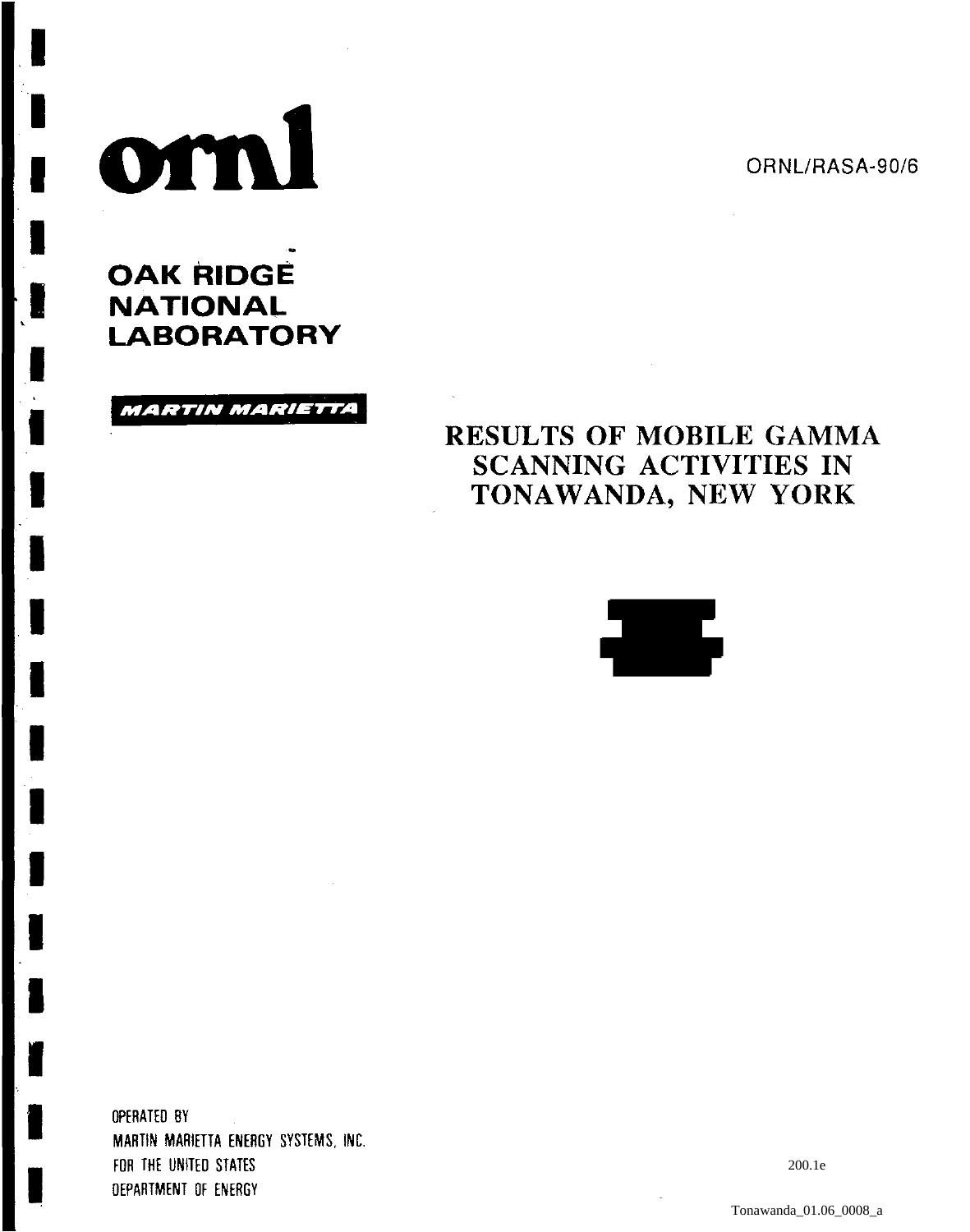ORNL/RASA-90/6

HEALTH AND SAFETY RESEARCH DIVISION Waste Management Research and Development Programs (Activity No. AH 10 05 00 0; NEAH317)

I

I

I

I

I

I

I

I

I

I

I

I

I

I

I

I

I

I

I

### RESULTS OF MOBILE GAMMA SCANNING ACTIVITIES IN TONAWANDA, NEW YORK



Publication issued - December 1990

Investigation Team<br>- Measurement Applications and Development Manager - FUSRAP Project Director

Survey Team Members



\*Oak Ridge Associated Universities

Work performed by the MEASUREMENT APPLICATIONS AND DEVELOPMENT GROUP

> Prepared by the OAK RIDGE NATIONAL LABORATORY Oak Ridge, Tennessee 37831-6285 managed by MARTIN MARIETTA ENERGY SYSTEMS, INC. for the U. S. DEPARTMENT OF ENERGY under contract DE-AC05-840R21400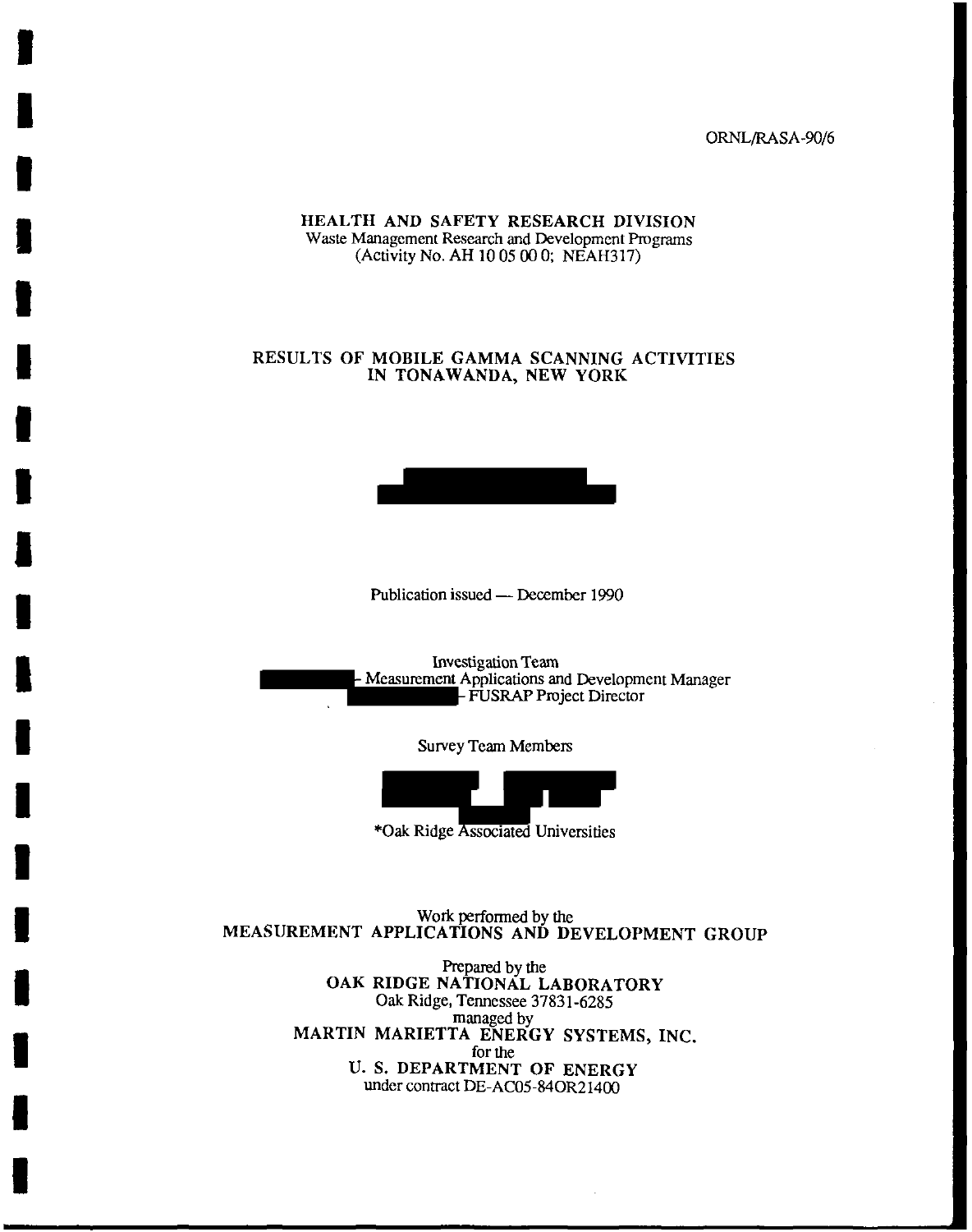# **CONTENTS**

1

J

I

I

I

I

 $\blacksquare$ 

 $\blacksquare$ 

I

I

 $\blacksquare$ 

I

I

ł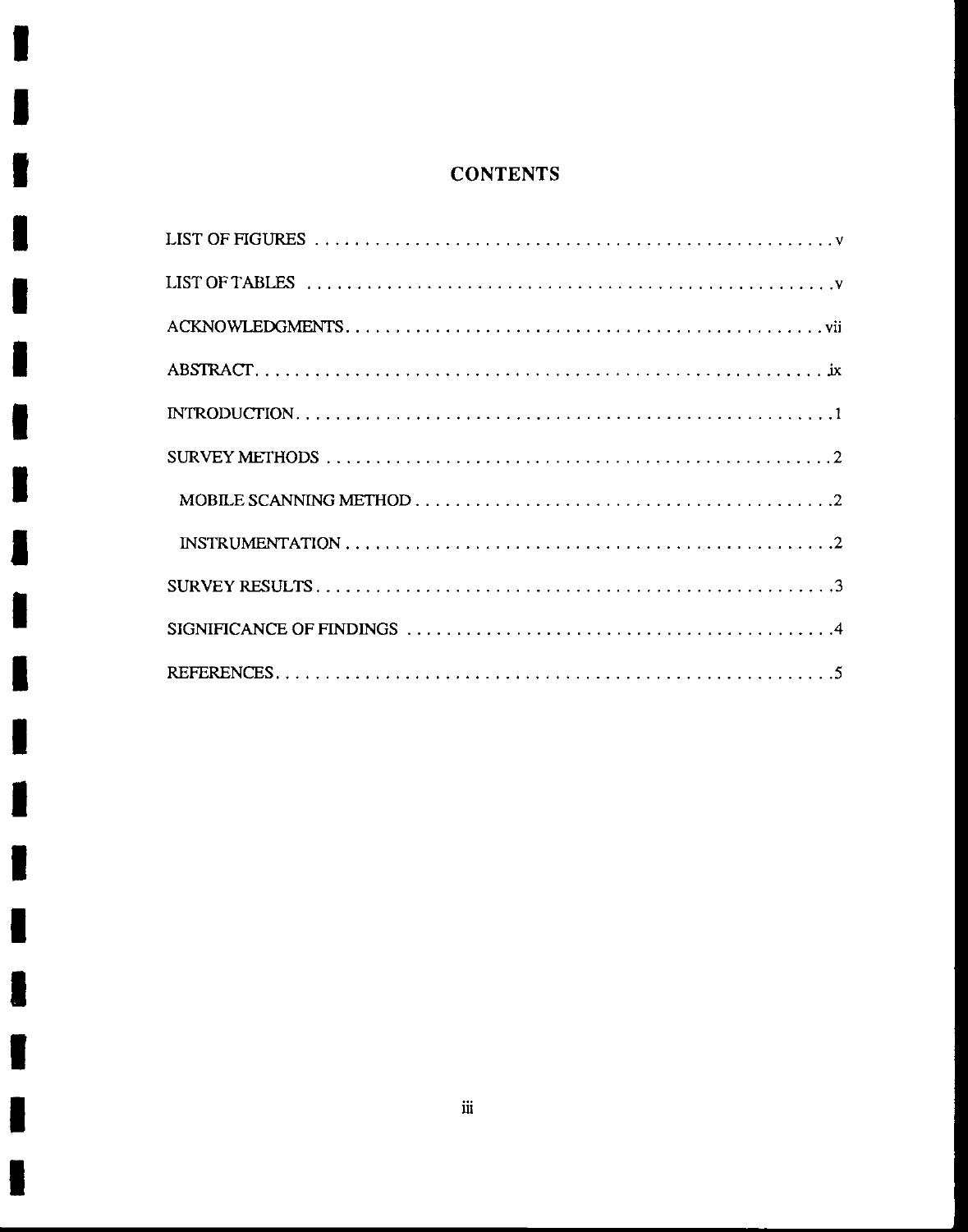## **LIST OF FIGURES**

I

I

I

I

I

I

I

I

I

I

I

I

I

I

I

I

I

I

I

| $\mathbf{1}$ | Diagram showing relative locations of the sites in Tonawanda,         |
|--------------|-----------------------------------------------------------------------|
| $\mathbf{2}$ | Diagram of route scanned near the Linde Plant site and locations      |
| 3            | Diagram of route scanned near the Tonawanda landfill showing location |
| 4            | Diagram of route scanned near the Waste Water Treatment Plant,        |
| 5            | Diagram of route scanned near the Sheridan Park Fire District 4       |

# **LIST OF TABLES**

| Radionuclide concentrations in soil samples from areas near |
|-------------------------------------------------------------|
|                                                             |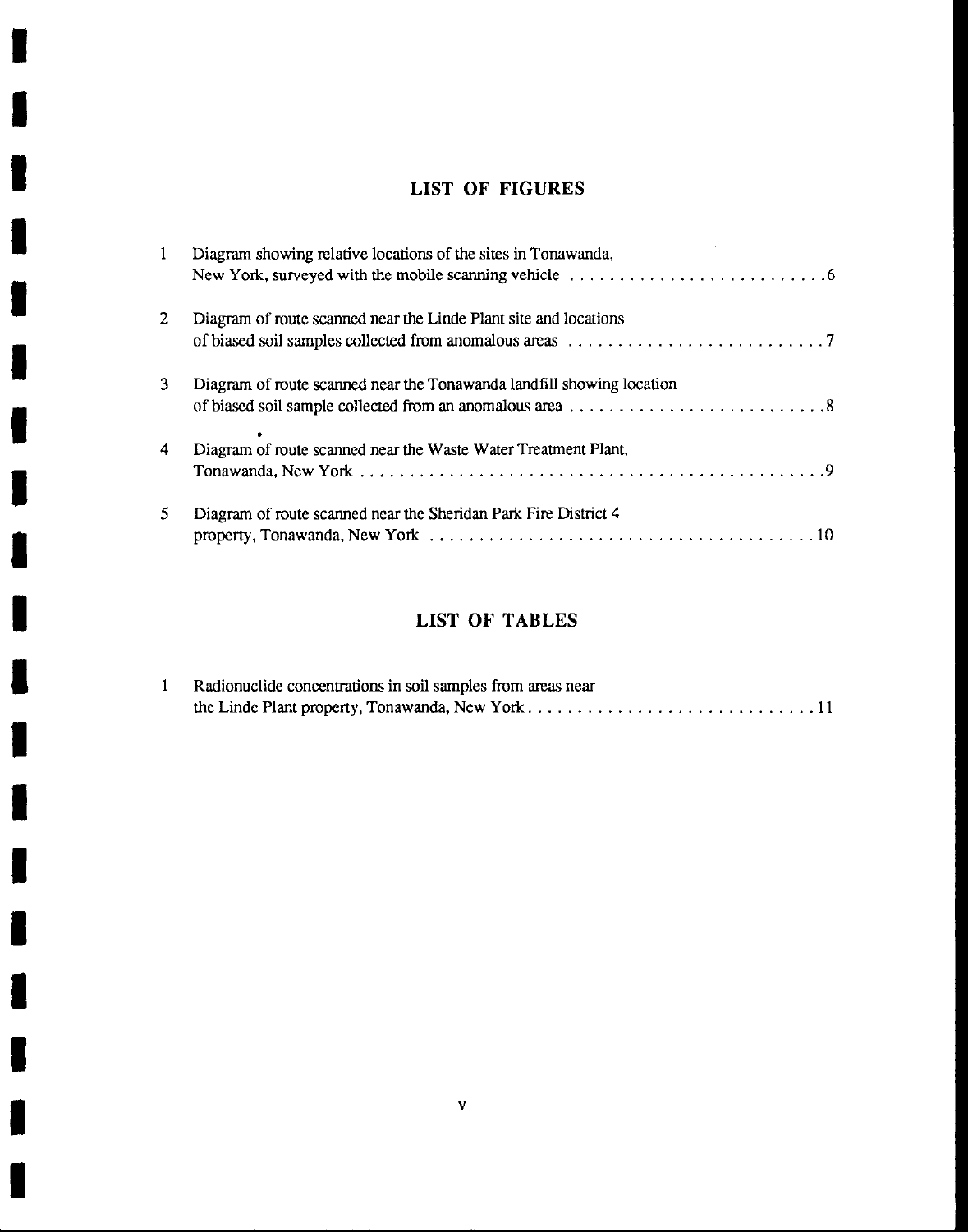### **ACKNOWLEDGMENTS**

I

I

I

I

I

I

I

I

I

I

I

I

I

I

I

I

I

I

I

Research for this project was sponsored by the U. S. Department of Energy's Office of Environmental Restoration, under contract DE-AC05-840R21400 with Martin Marietta Energy Systems, Inc. The authors gratefully acknowledge the assistance of the following members of Oak Ridge National Laboratory (ORNL): M.S. Blair of the Instrumentation and Controls Division; and **of the Measurement Applications and** Development Group; and  $\blacksquare$  of the Pollutant Assessments Group. The contributions of these individuals to the collection, analysis, and recording of data for this survey and to the preparation of graphics made this report possible.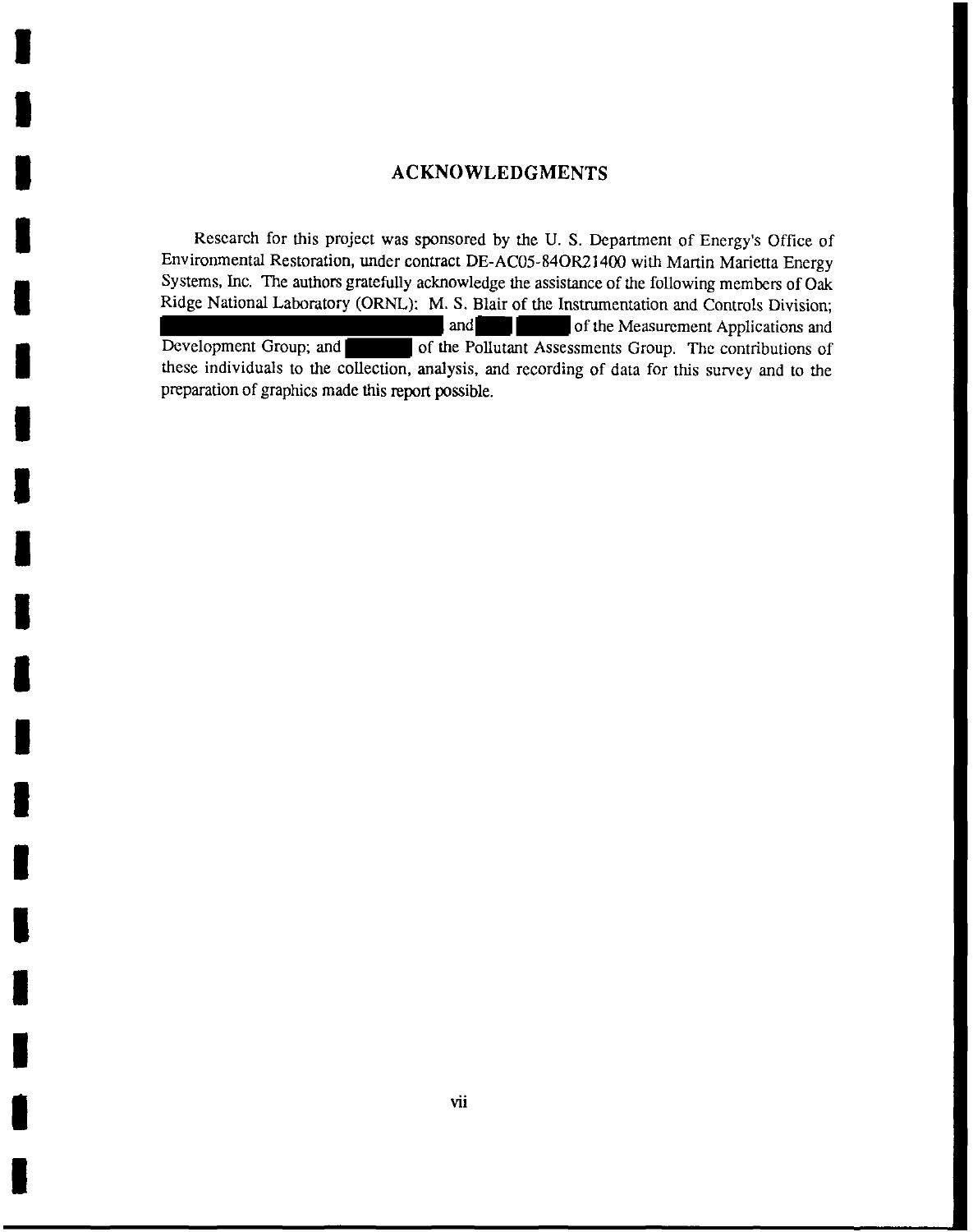### **ABSTRACT**

I

I

I

I

I

I

I

I

I

I

I

I

I

I

I

I

I

I

I

During the 1940s, the Linde Air Products Division of Union Carbide operated a plant in Tonawanda, New York, for the Manhattan Engineer District (MED) and the Atomic Energy Commission (AEC). Uranium production and some nickel processing were conducted at the site. It is the policy of the U. S. Department of Energy (DOE) to verify that radiological conditions at such sites or facilities comply with current DOE guidelines. Guidelines for release and use of such sites have become more stringent as research has provided more information since previous cleanups. The Formerly Utilized Sites Remedial Action Program (FUSRAP) was established as part of that effort to confirm the closeout status of facilities under contract to agencies preceding DOE during early nuclear energy development.

Under the FUSRAP program, the Linde site itself has been previously investigated to determine the extent of on-site radiological contamination. As a precaution to insure that no residual radioactive materials were transported off-site, the Department of Energy (DOE) requested that ORNL survey the area in the vicinity of the Linde Plant, the waste water treatment facility on Tower Road, the Sheridan Park Fire Station (District 4), and the Tonawanda Landfill to assess whether any residual radioactive material could be detected. The survey was conducted the week of April 3, 1990.

Results of analysis of soil samples from the Tonawanda Landfill revealed slightly elevated concentrations of 238U and 226Ra suggestive of residuals from former Linde Plant operations. Therefore, it is recommended that additional surveying of the landfill property and of Sheridan Creek from south of the Linde property to its confluence with the Niagara River be conducted. The survey should include the measurement of gamma radiation levels and radionuclide analysis of silt samples.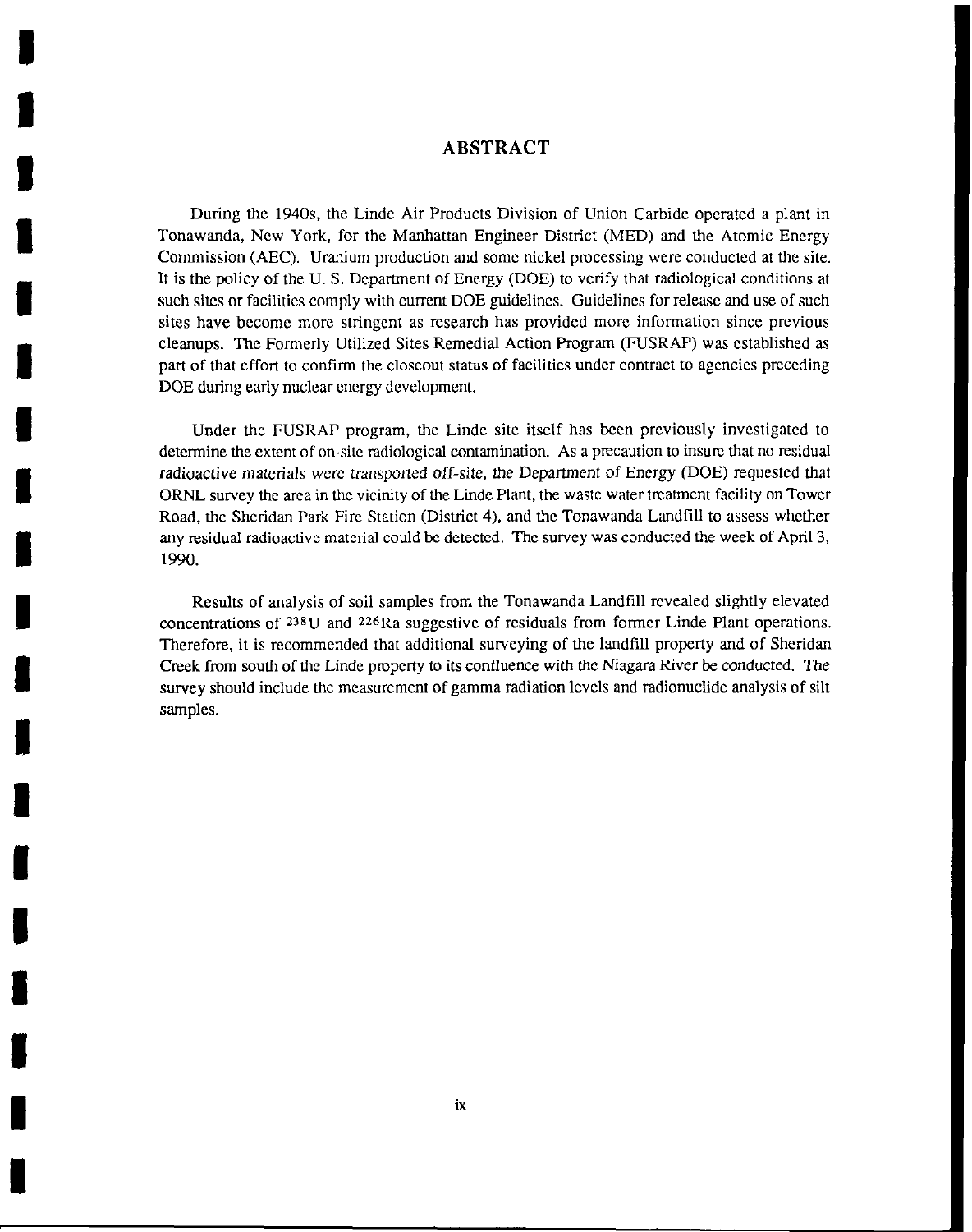### RESULTS OF MOBILE GAMMA SCANNING ACTIVITIES IN TONAWANDA, NEW YORK\*

I

I

I

I

I

I

I

I

I

I

I

I

I

I

I

I

I

I

I

### INTRODUCTION

From 1942 through approximately 1948, the Linde Air Products Division of Union Carbide operated a plant in Tonawanda, New York, for the Manhattan Engineer District (MED) and the Atomic Energy Commission (AEC). Uranium production and some nickel processing were conducted at the site, known as the Ceramics Plant, under several contracts. Operations included the conversion of black oxide  $(U_3O_8)$  from Belgian Congo pitchblende ore and from concentrates from Colorado Plateau ore during the first three years of operation. A process for converting the uranium oxide to uranium tetrafluoride (UF<sub>4</sub>) was also conducted at the site during World War II and for two subsequent years. Processing residues from the operations were stored either at what is now known as the U.S. Department of Energy (DOE) Niagara Falls Storage Site or at the nearby Haist property now owned by the Ashland Oil Company. Some liquid wastes from the refinery operation were disposed of in sanitary sewers, storm sewers, and in shallow on-site wells.

It is the policy of the DOE to verify that radiological conditions at such sites or facilities comply with current DOE guidelines.<sup>1</sup> If they are found to significantly exceed those guidelines, remedial action may be implemented (where DOE has the authority to do so) to correct the unacceptable condition. DOE established the Formerly Utilized Sites Remedial Action Program (FUSRAP) as part of that effort to confirm the closeout status of facilities under contract to agencies preceding DOE during early nuclear energy development. Furthermore, guidelines for release and use of such sites have become more stringent as research has provided more information since previous cleanups.

The Linde Plant property where the ceramics plant was located is bordered on the north and east by other industries; on the south by small businesses, industries, and undeveloped land; and on the west by a golf course. The Linde site itself has been previously investigated to determine the extent of on-site radiological contamination.2 As a follow-up to earlier investigations and as a precaution to insure that no residual radioactive materials exceeding current DOE guidelines were transported off-site, DOE requested that ORNL survey the vicinity of the Linde site to assess whether any residual radioactive material could be detected. Surveyed areas included suspected haul routes to a near-by landfill, the landfill itself, and two other sites. The latter were the waste water treatment facility on Tower Road and the Sheridan Park Fire Station (District 4) where material dredged from Sheridan Creek in front of the facility may have been dumped (Fig. I). The survey was conducted the week of April 3, 1990.

<sup>\*</sup>The survey was performed by members of the Measurement Applications and Development Group of the Health and Safety Research Division of Oak Ridge National Laboratory under DOE contract DE-AC05-840R21400.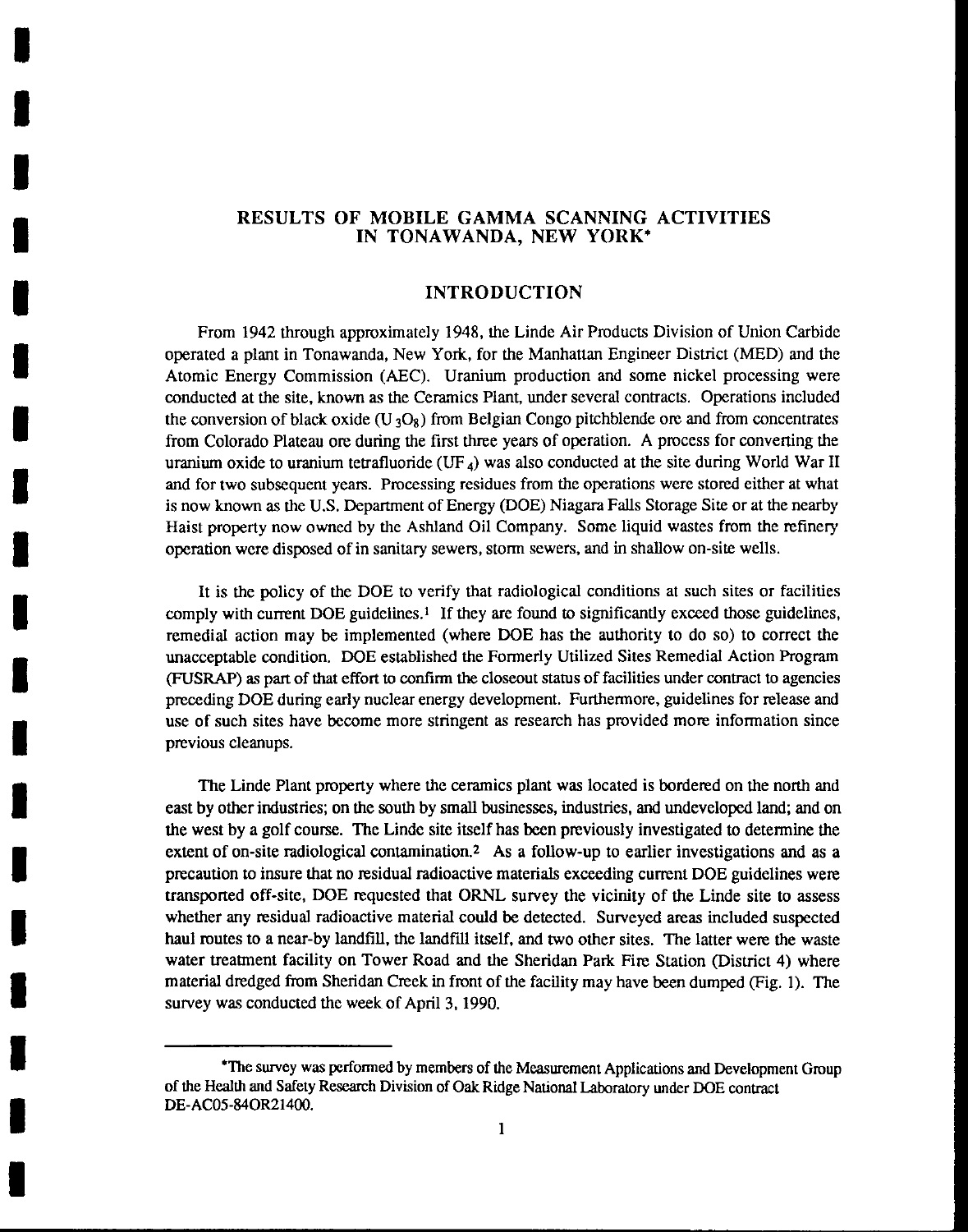### SURVEY METHODS

A brief description of the methods used for the mobile scanning of the described areas follows. Standard operating procedures for the mobile gamma scanning van were used to conduct the survey.<sup>3</sup> A more detailed description of the system and operation is provided in Myrick et al.<sup>4</sup> In areas inaccessible to the van, notably the Tonawanda Landfill, it was necessary to conduct a limited walking inspection using a hand-held portable gamma scintillometer. The scoping approach used in this scanning method is described in *Procedures Manual for the ORNL Radiological Survey Activities (RASA) Program, Oak Ridge National Laboratory, ORNL/TM-8600 (April 1987).<sup>5</sup>* 

### MOBILE SCANNING METHOD

The initial step in searching for gamma radiation anomalies with the scanning van is to obtain the baseline (background) data with which to compare measurements taken in the relevant areas. Background exposure rates were measured along thoroughfares in similar, but radiologically unenhanced regions in the vicinity of the areas of interest. Scans were then performed of the suspect areas at a slow speed ( *<5* mph), minimizing the distance between the detectors and the properties. All accessible areas were scanned in both directions to maximize the number of views obtained for each surveyed property. Anomaly locations were highlighted by the computer system when the preset "hit" criteria, described as follows, were exceeded during the scan.

All anomalies were verified by gamma-scanning the area with portable, hand-held gamma scintillators. The soil in any area having elevated gamma radiation levels was then sampled and the samples analyzed for radionuclide content.

### INSTRUMENTATION

The gamma radiation detection system employed in the ORNL scanning van is operator-controlled through keyboard instructions to an on-board computer on which data output is displayed. The data can be simultaneously printed and is stored on a dual floppy disk drive. The system consists of three  $4 \times 4 \times 16$ -in. NaI(Tl) log crystals housed in a lead-shielded steel frame to provide a 12 x 16-in. detector surface area for acceptance of gamma radiation through one side of the survey van. The detector and shield height can be varied with a hydraulic lift mechanism to optimize the detector field-of-view. The detector output is transferred to a computer-controlled eight-channel discriminator and interface that provides for continuous analysis of data inputs for correlation of system location with count rate information. Separate energy regions-of-interest are analyzed and a radionuclide-specific algorithm is employed to identify locations containing residual radium materials. Multichannel analysis capabilities are included in the system for additional qualitative radionuclide identification.

The algorithm used for data analysis compares the observed count rates arising from certain naturally occurring radionuclides to those produced by residual radioactive materials. Three regions of interest for 226Ra (609 keY, 1120 keY, and 1764 keY energy peaks from 214Bi) and one for 232Th (2614 keY from 20BTJ) are analyzed. A Ra/I'h ratio is computed from the observed I

I

I

I

I

I

I

I

I

I

I

I

I

I

I

I

I

I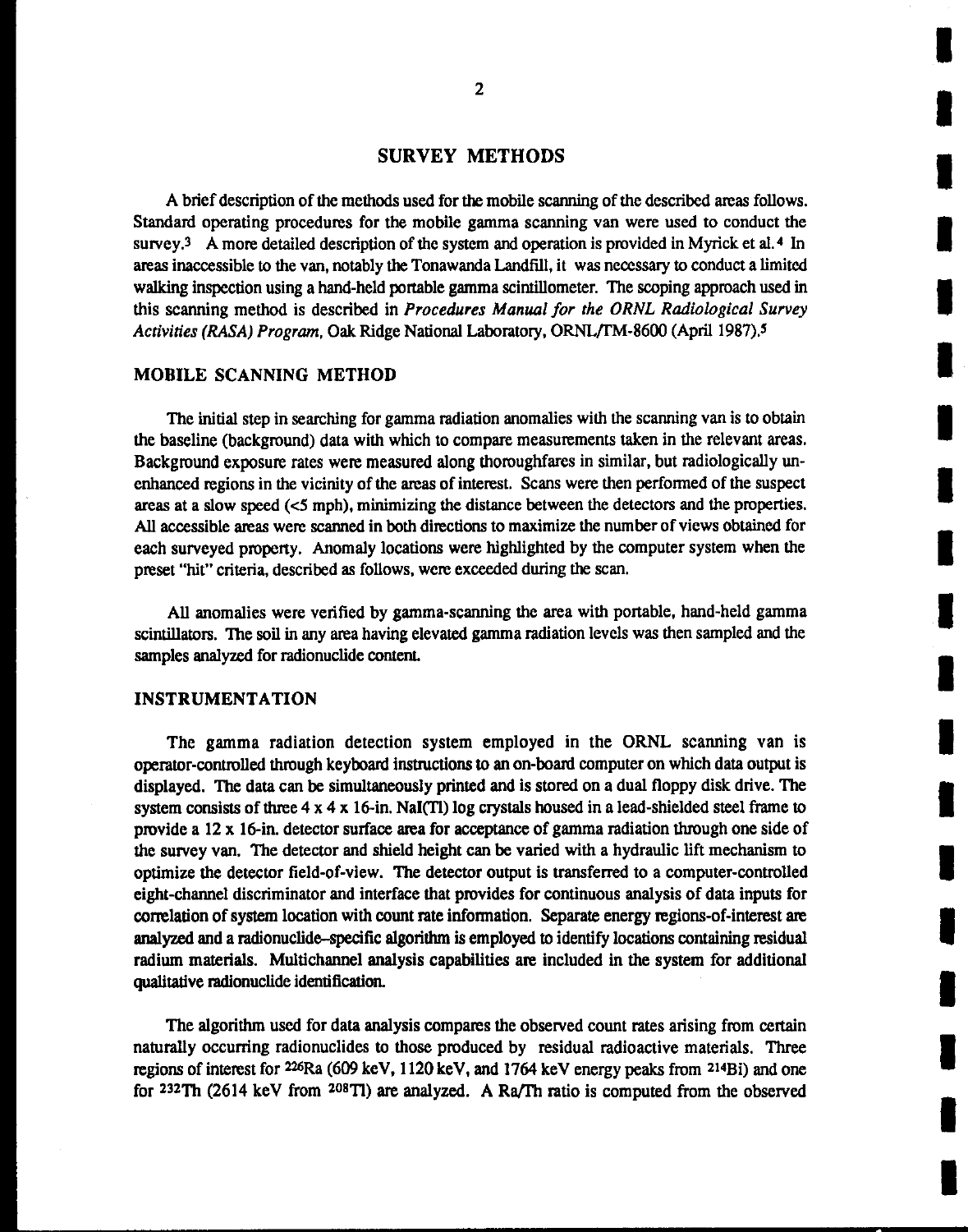background (bkg) observations and this ratio is used for comparison with scan data obtained from the suspect areas. In identifying locations containing residual 226Ra-bearing material, the system utilizes criteria ("hit" criteria) based on the observed background Ra and Th count rates and the computed Ra/fh ratio. The "hit" criteria used are the following:

- $(1)$  a minimum count rate that results in a change in the background Ra/Th ratio;
- (2) an observed Ra/fh ratio that is greater than the background Ra/fh ratio

 $(Ra/Th_{bkg} + \sigma Ra/Th_{bkg})$ ; and

I

I

I

I

I

I

I

I

I

I

I

I

I

I

I

I

I

I

I

(3) the positive difference between the observed Ra count and the background Ra count [i.e., the difference = observed Ra – [observed Th (Ra/Th<sub>bkg</sub> +  $\sigma$ Ra/Th<sub>bkg</sub>)]].

A hit is recorded when the first criterion and either the second or third criterion are met.

### SURVEY RESULTS

The entire length of East Park Drive as shown on Fig. I from Woodward Avenue to and around the incinerator was scanned. Other routes scanned, that is, streets and roads adjacent to the Linde property, the Sheridan Park Fire Station (District 4), the waste treatment facility on Tower Drive, and the Tonawanda Landfill are depicted in Figs. 2 through 5. The analysis of the mobile scan data was based on background count rates measured in the regions of interest as previously described. Background concentrations have not been subtracted from radionuclide concentrations measured in environmental samples.

Analysis of the scan data indicated the presence of three anomalies each of which measured less than 1 m<sup>2</sup> in size. Soil samples were collected at each of these locations as shown on Figs. 2 and 3. Samples Bl and B2 were taken from a single property, a transport trucking depot east of the Linde Plant on Military Road (Fig. 2). The third sample was collected from the landfill at the location shown on Fig. 3.

Results of radionuclide analysis of the samples are listed in Table I. Uranium-238 and 226Ra concentrations, 3.3 to 6.5 pCi/g and 3.5 to 5.7 pCi/g, respectively, in samples B1AD, B1AR, and B2 are slightly elevated above typical average background concentrations found in Tonawanda (0.98 and 0.95 pCi/g, respectively). 6 The fact that the elevated concentrations of 238U and 226Ra are in secular equilibrium in each sample (i.e., approximately equal) indicates that the enhancement is of natural origin and unrelated to former processing operations at the Linde Plant site. However, concentrations of 238U and 226Ra in samples B3A and B3B are significantly elevated but are not in secular equilibrium. Thus, these enhanced concentrations are probably related to past activities at the Linde Plant site. Results also show that concentrations of  $232$ Th are elevated in samples B1 and B2, ranging from 4.6 to 8.0 pCi/g compared to a typical average background concentration of 0.64 pCi/g. However, it appears from historical data that no thorium was used at the Linde Plant and would not have been expected to result from any activity conducted at the site. The two samples having elevated thorium concentrations were taken from the parking area at a transport truck depot The elevated thorium content was apparently caused by the natural composition of the parking lot gravel.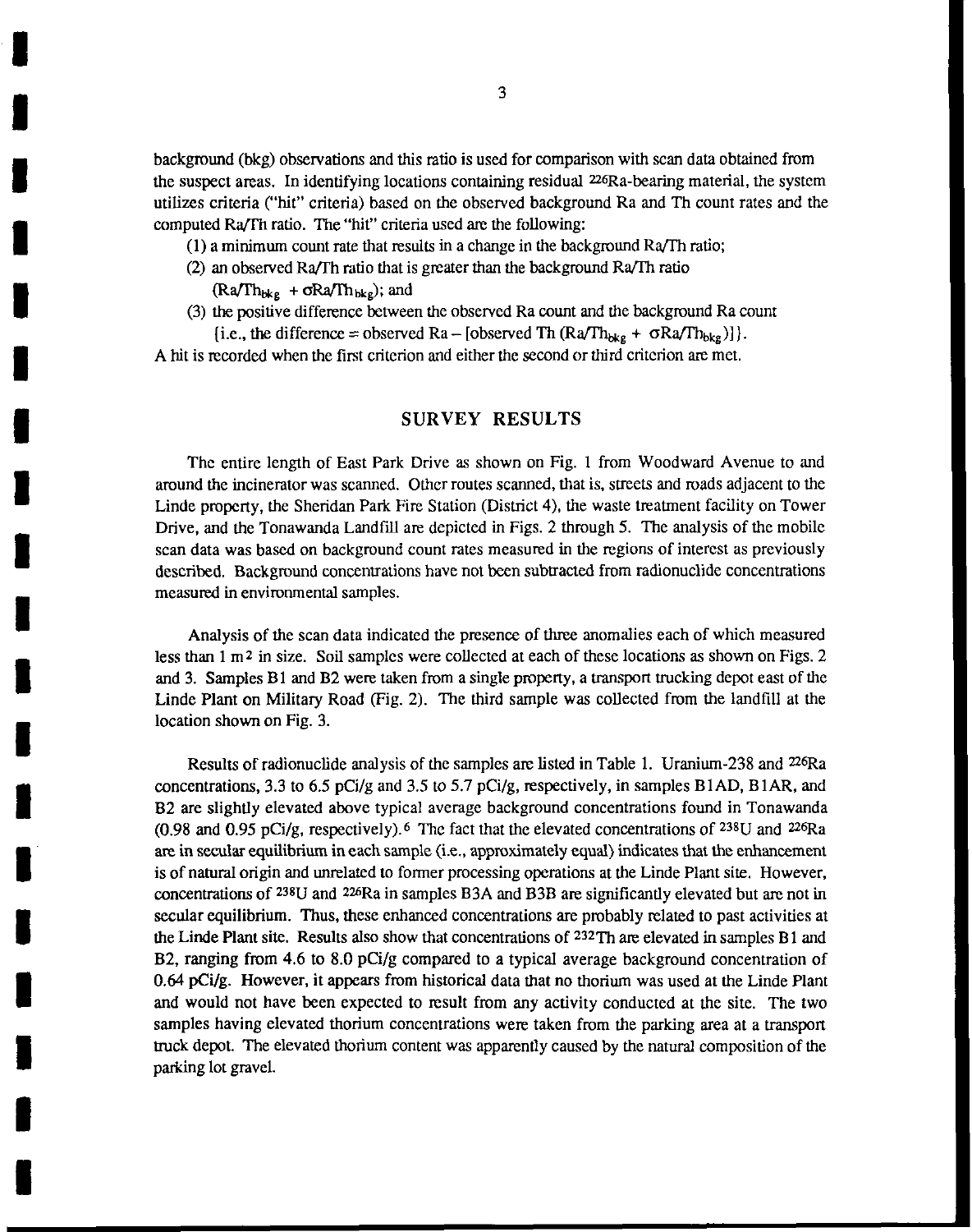### **SIGNIFICANCE OF FINDINGS**

The results of these scanning activities revealed no evidence for the presence of radioactive residuals related to past AEC operations around the Linde Plant, the Waste Water Treatment plant, the Sheridan Park Fire District 4 property, or along the thoroughfares. However, the results of analysis of a soil sample from the Tonawanda Landfill show the presence of enhanced concentrations of radionuclides such as those that might be expected to result from former processing activities at the Linde Plant site. Because of this finding and because the landfill was only briefly scanned during this survey, it is recommended that a more complete characterization of the Tonawanda landfill be conducted. In addition, Sheridan Creek had received drainage from plant storm sewers during the 1940-1948 contract operations; and, samples of plant outfall and downstream water from Sheridan Creek in 1976 showed concentrations of radium and uranium 3 to 5 times those of upstream samples (background). <sup>2</sup> Therefore, a complete survey of Sheridan Creek from south of the Linde property to its confluence with the Niagara River is also recommended. The survey should include the determination of gamma radiation levels and the collection and analysis of silt samples.

I

I

I

I

I

I

I

I

I

I

I

I

I

I

I

I

I

I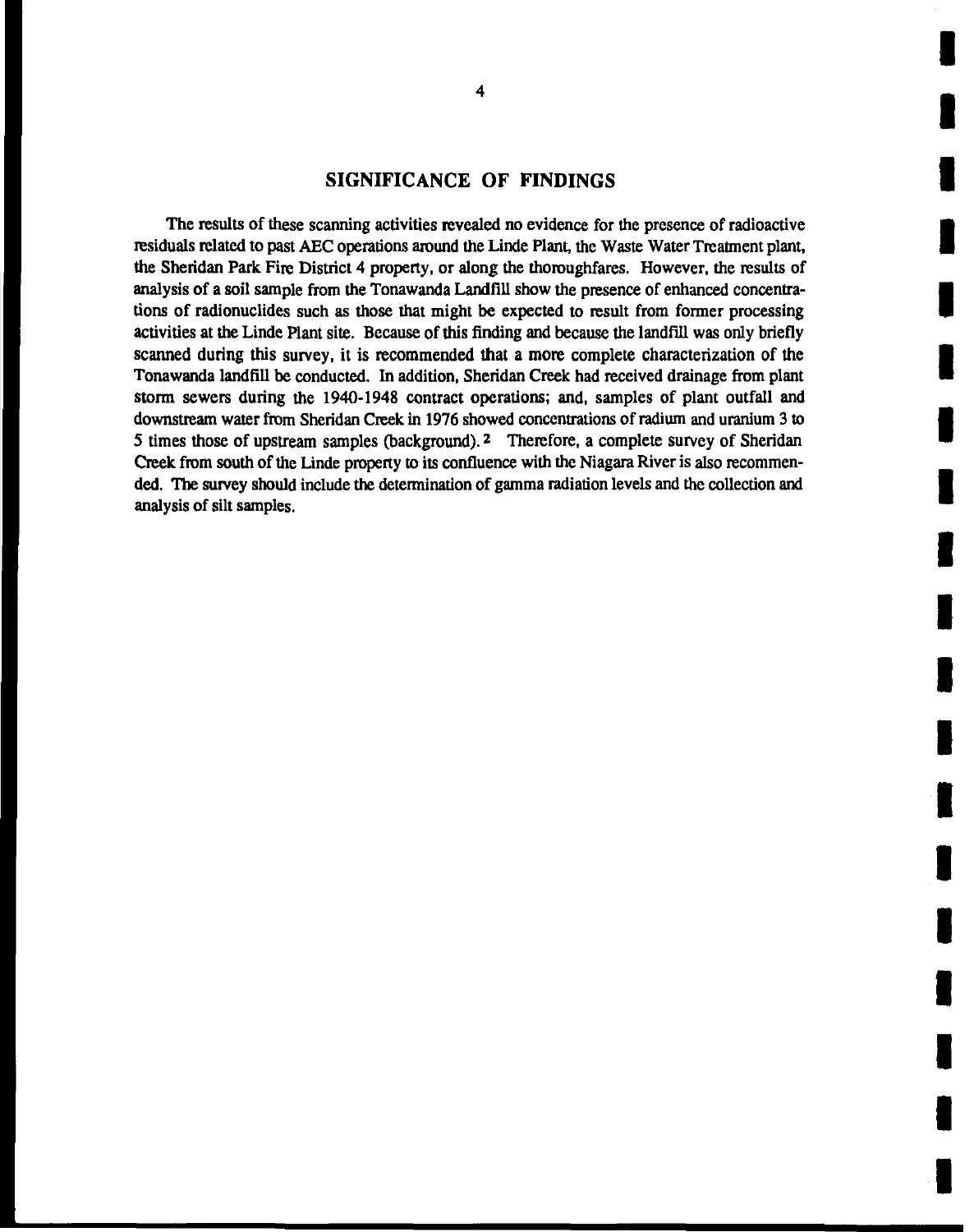### **REFERENCES**

- 1. *Guidelines for Residual Radioactive Material at Formerly Utilized Sites Remedial Action Program and Remote Surplus Facilities Management Program Sites,* Rev. 2, U.S. Department of Energy, March 1987.
- 2. *Radiological Survey of the Former Linde Uranium Refinery, Tonawanda, New York,* Final Report, DOE/EV-0005-UC-7, Martin Marierta Energy Systems, Inc., Oak Ridge Natl. Lab., 1978.
- 3. C. A. Little et a!., *Radiological Survey Activities- Uranium Mill Tailings Remedial Action Project Procedures Manual,* Martin Marietta Energy Systems, Inc., Oak Ridge Natl. Lab., ORNL{IM-9902, 1986.
- 4. T. E. Myrick, M. S. Blair, R. W. Doane, and W. A. Goldsmith, *A Mobile Gamma-Ray Scanning System for Detecting Radiation Anomalies Associated with Ra-226 Bearing Materials,* Martin Marietta Energy Systems, Inc., Oak Ridge Natl. Lab., November 1982.
- *5.* T. E. Myrick, B. A. Berven, W. D. Cottrell, W. A. Goldsmith, and F. F. Haywood, *Procedures Manual for the ORNL Radiological Survey Activities (RASA) Program,*  ORNL/TM-8600, Martin Marietta Energy Systems, Inc., Oak Ridge Natl. Lab., April 1987.
- 6. T. E. Myrick, B. A. Berven, and F. F. Haywood, *State Background Radiation Levels: Results of Measurements Taken during 1975-1979,* ORNL!fM-7543, Martin Marietta Energy Systems, Inc., Oak Ridge Natl. Lab., November 1981.

I

I

I

I

I

I

I

I

I

I

I

I

I

I

I

I

I

I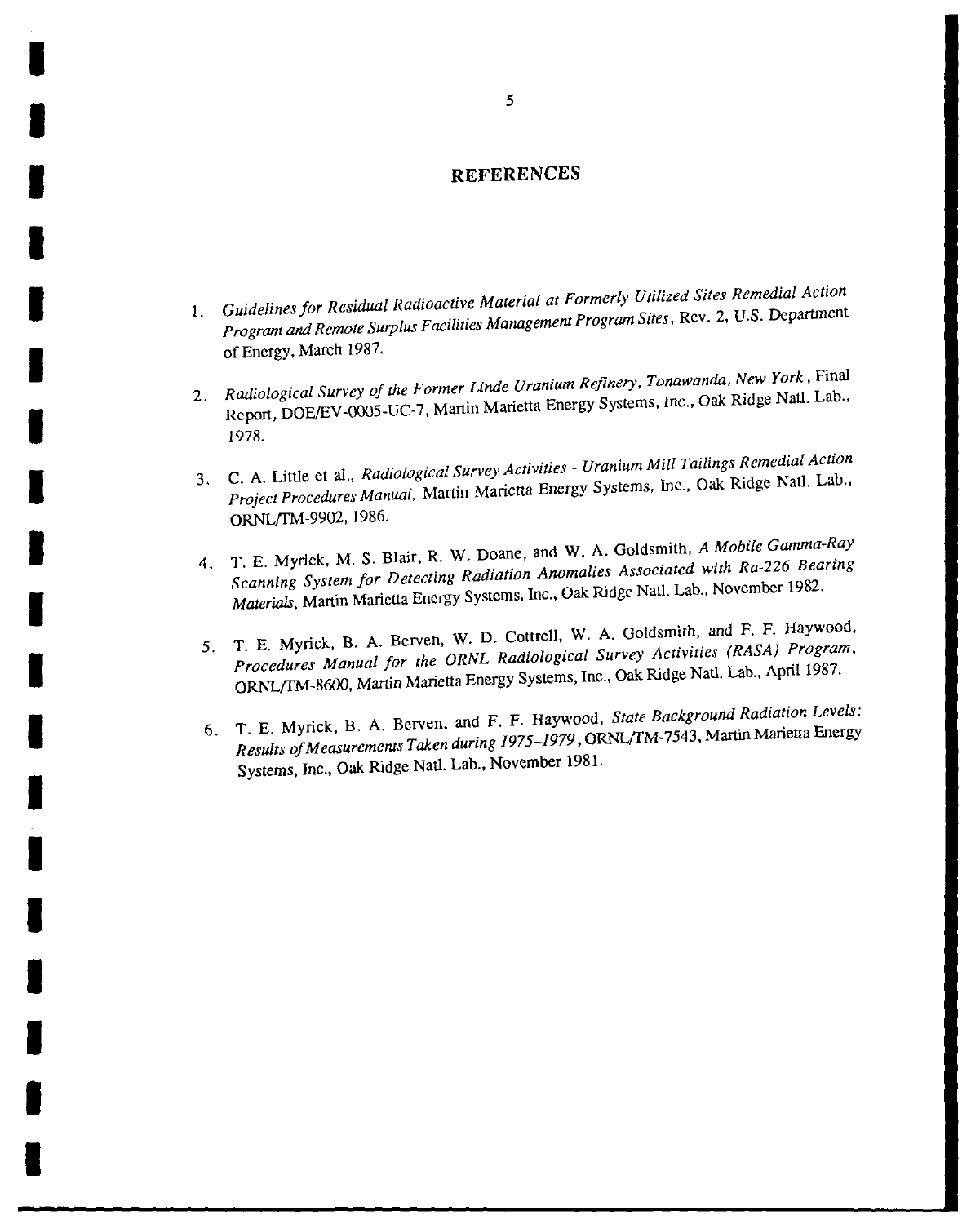

Fig. 1. Diagram showing relative locations of the sites in Tonawanda, New York, surveyed with the mobile scanning vehicle.

6

I

I

I

I

I

I

I

I

I

I

I

I

I

I

I

I

I

I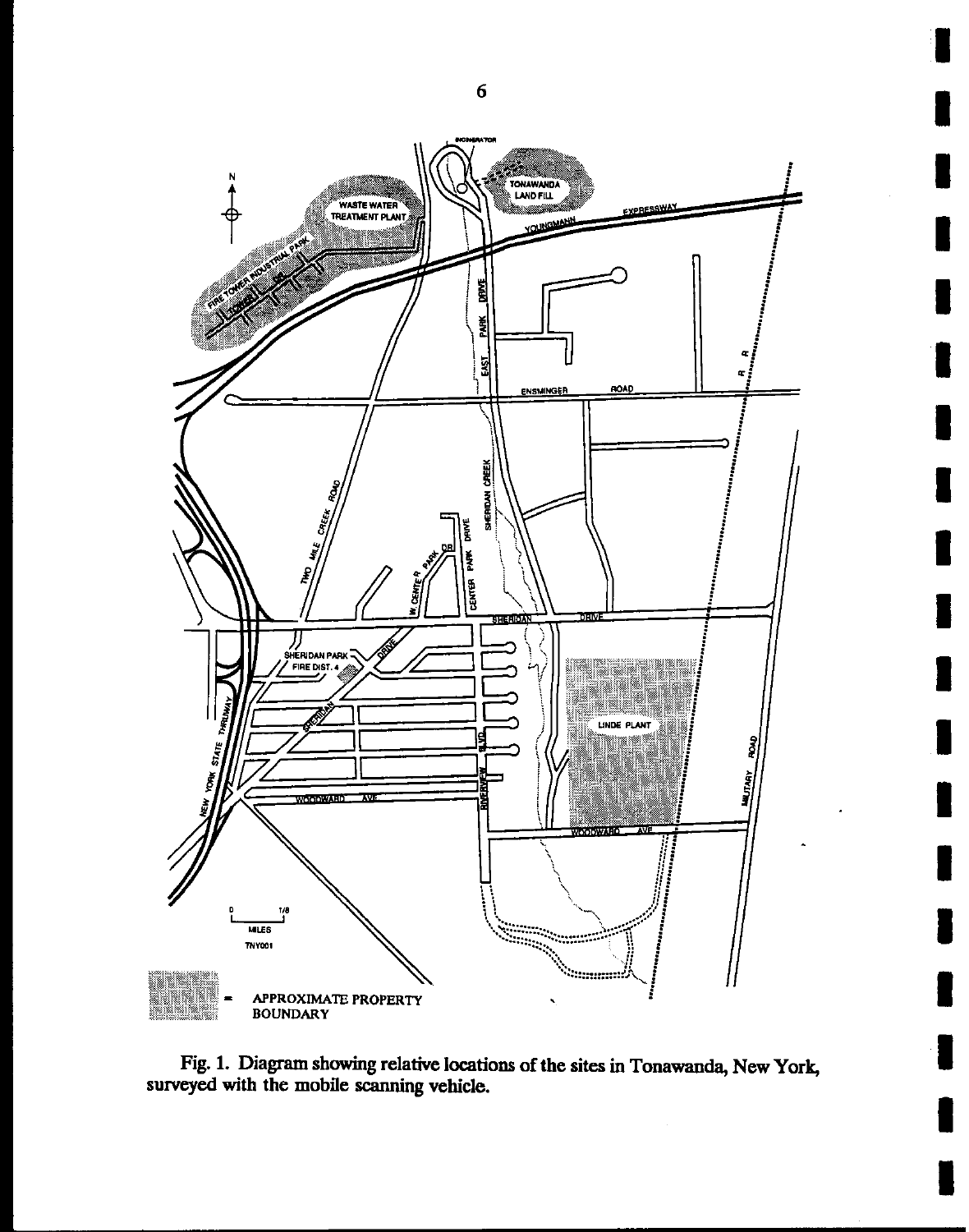

Fig. 2. Diagram of route scanned near the linde Plant site and locations of biased soil samples collected from anomalous areas.

7

I

I

I

I

I

I

I

I

I

I

I

I

I

I

I

I

I

I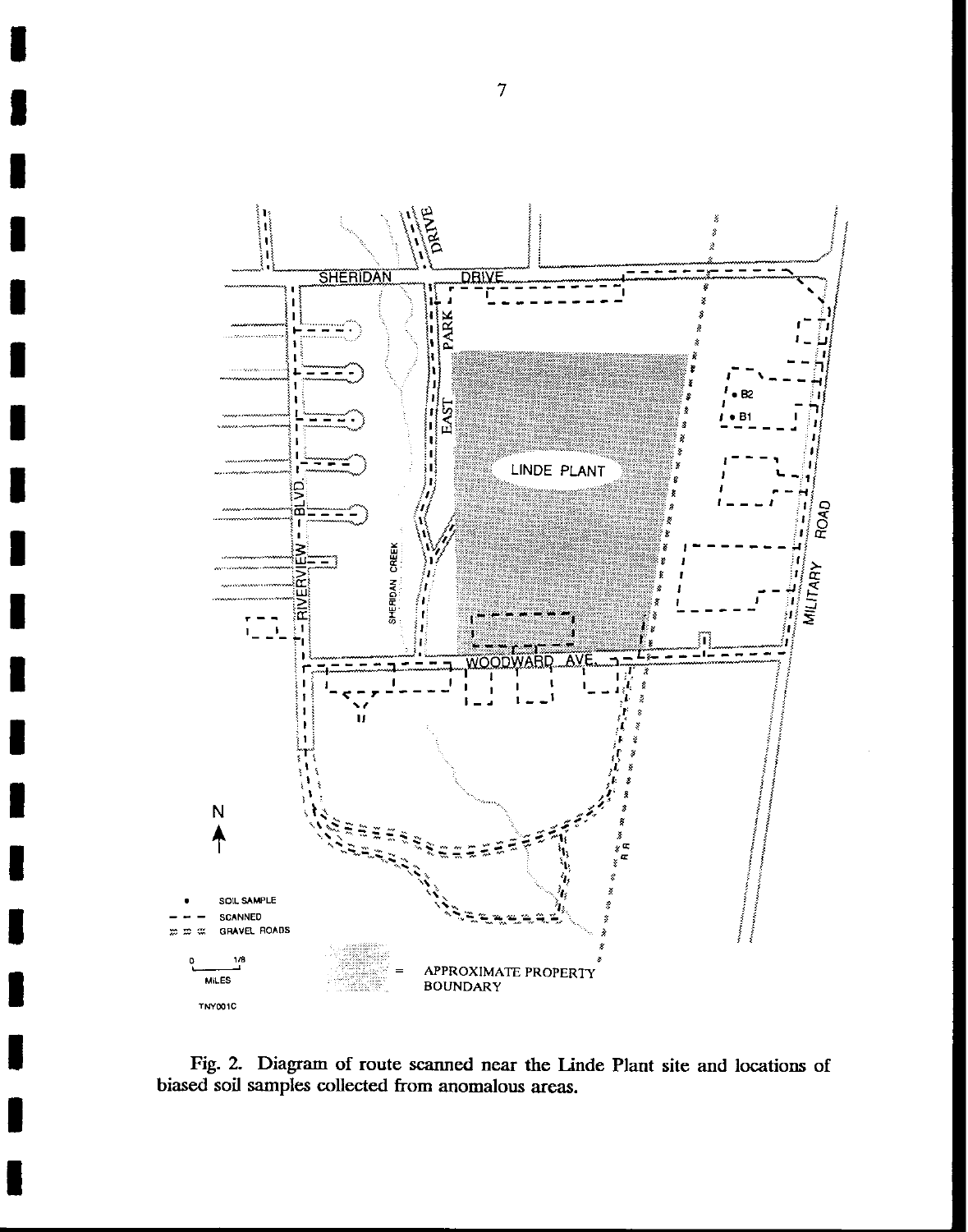

Fig. 3. Diagram of route scanned near the Tonawanda landfill showing location of biased soil sample collected from an anomalous area.

-------------------

00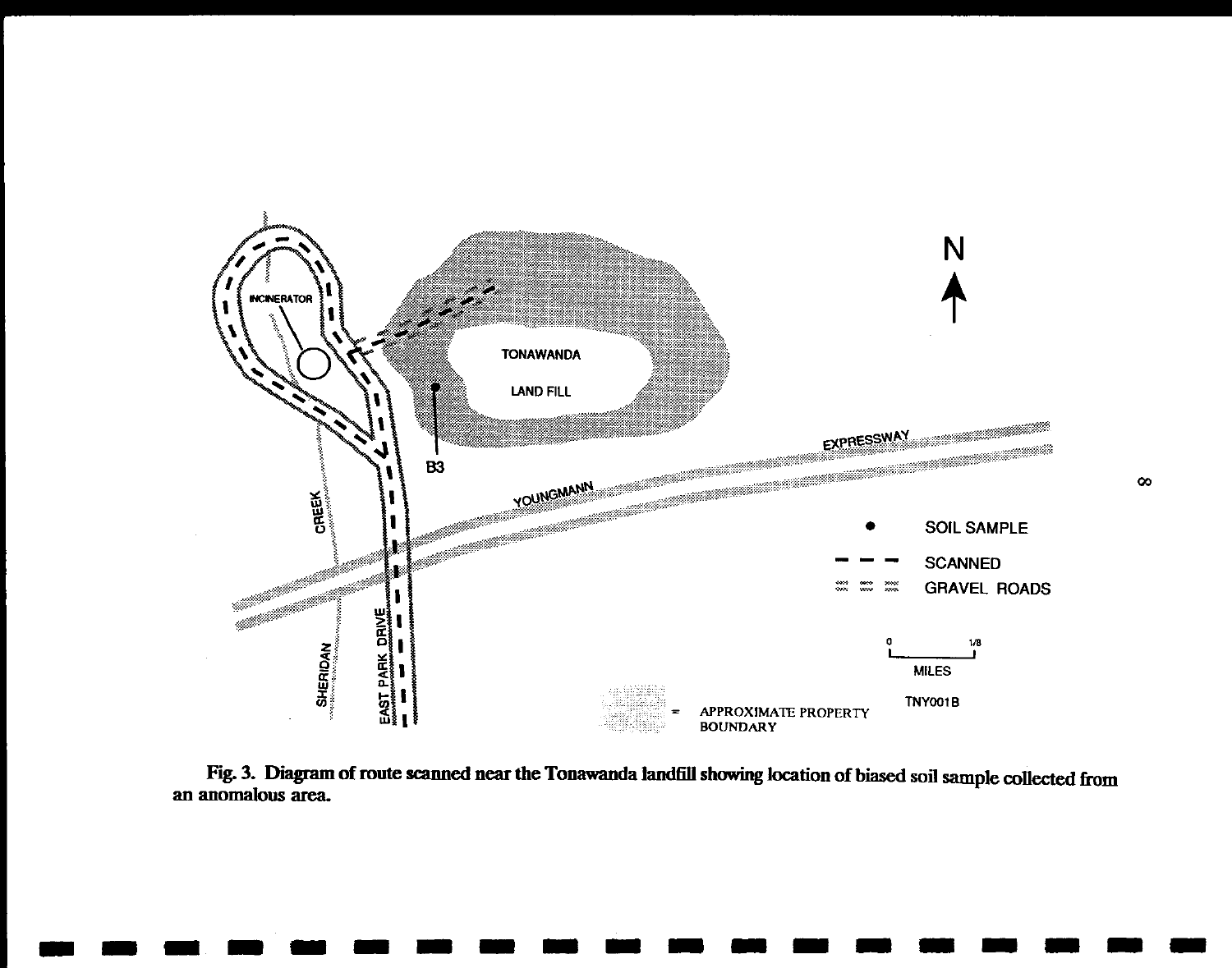

Fig. 4. Diagram of route scanned near the Waste Water Treatment Plant, Tonawanda, New York.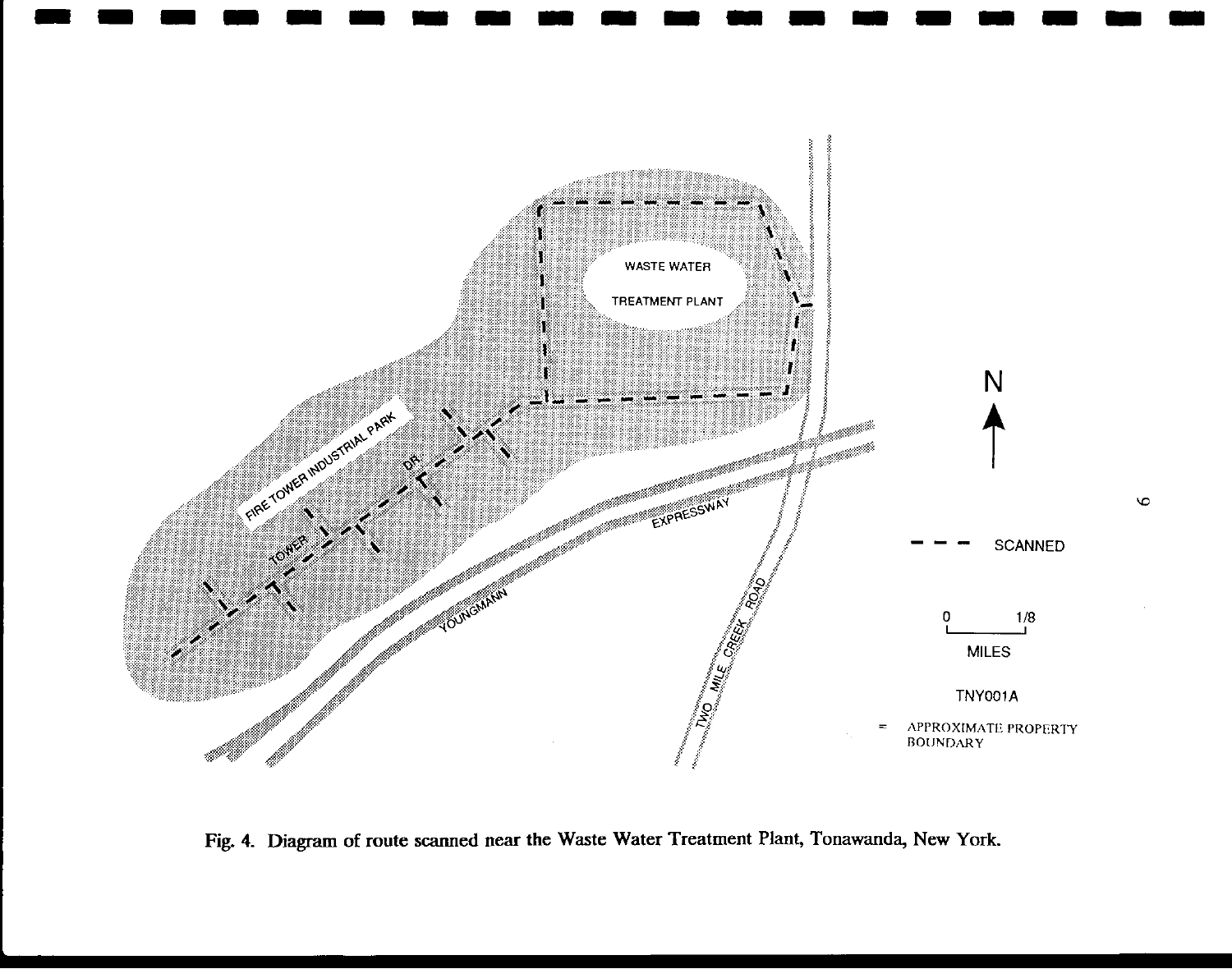

Fig. 5. Diagram of route scanned near the Sheridan Park Fire District 4 property, Tonawanda, New York.

-------------------

 $\Xi$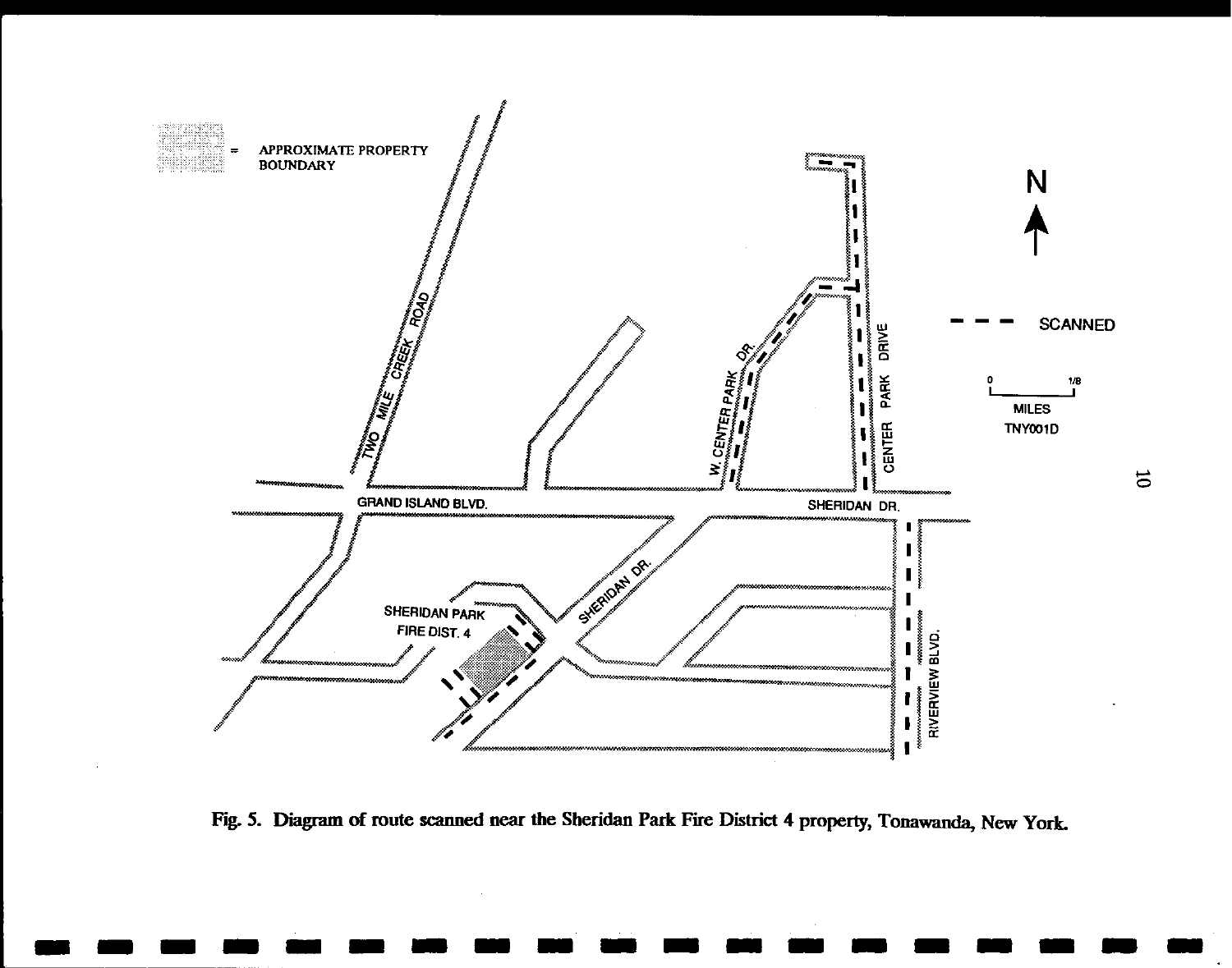| Sample            | Depth<br>(cm) | Radionuclide concentration $(pCi/g)^{b}$ |                   |                 |                       |                |
|-------------------|---------------|------------------------------------------|-------------------|-----------------|-----------------------|----------------|
| $L^{d}$           |               | $238_{11}$                               | $226$ Ra          | $232$ Th        | $\overline{137}_{Cs}$ | $^{40}$ K      |
| B1AD <sup>c</sup> | $0 - 15$      | $3.3 \pm 1.3$                            | $3.5 \pm 0.03$    | $4.6 \pm 0.05$  | $0.01 \pm 0.01$       | $8.1 \pm 0.26$ |
| B1AR <sup>c</sup> | $0 - 15$      | $6.5 \pm 0.89$                           | $5.7 + 0.04$      | $6.6 \pm 0.16$  | $0.18 \pm 0.02$       | $3.8 \pm 0.19$ |
| B <sub>2</sub>    | $0 - 15$      | $6.3 \pm 1.5$                            | $5.3 \pm 0.04$    | $8.0 \pm 0.10$  | $0.13 \pm 0.02$       | $4.0 \pm 0.28$ |
| B <sub>3</sub> A  | $0 - 15$      | 18<br>$\pm 3.0$                          | -11<br>$\pm 0.10$ | $0.84 \pm 0.07$ | $0.11 \pm 0.02$ 16    | $\pm 0.77$     |
| B <sub>3</sub> B  | $15 - 30$     | $16 \pm 1.1$                             | $5.4 \pm 0.06$    | $0.98 \pm 0.07$ | $0.03 \pm 0.02$ 17    | $\pm 0.56$     |

Table 1. Radionuclide concentrations in soil samples from areas near the Linde Plant property, Tonawanda, New York

 $<sup>a</sup>$ Locations shown on Figs. 2 and 3.</sup>

I

I

I

I

I

I

I

I

I

I

I

I

I

I

I

I

I

I

I

<sup>*D*</sup>Indicated counting error is at the 95% confidence level  $( \pm 2 \sigma)$ .

<sup>c</sup>Sample B1 was split into soil (D) and rock (R) fractions that were analyzed separately.